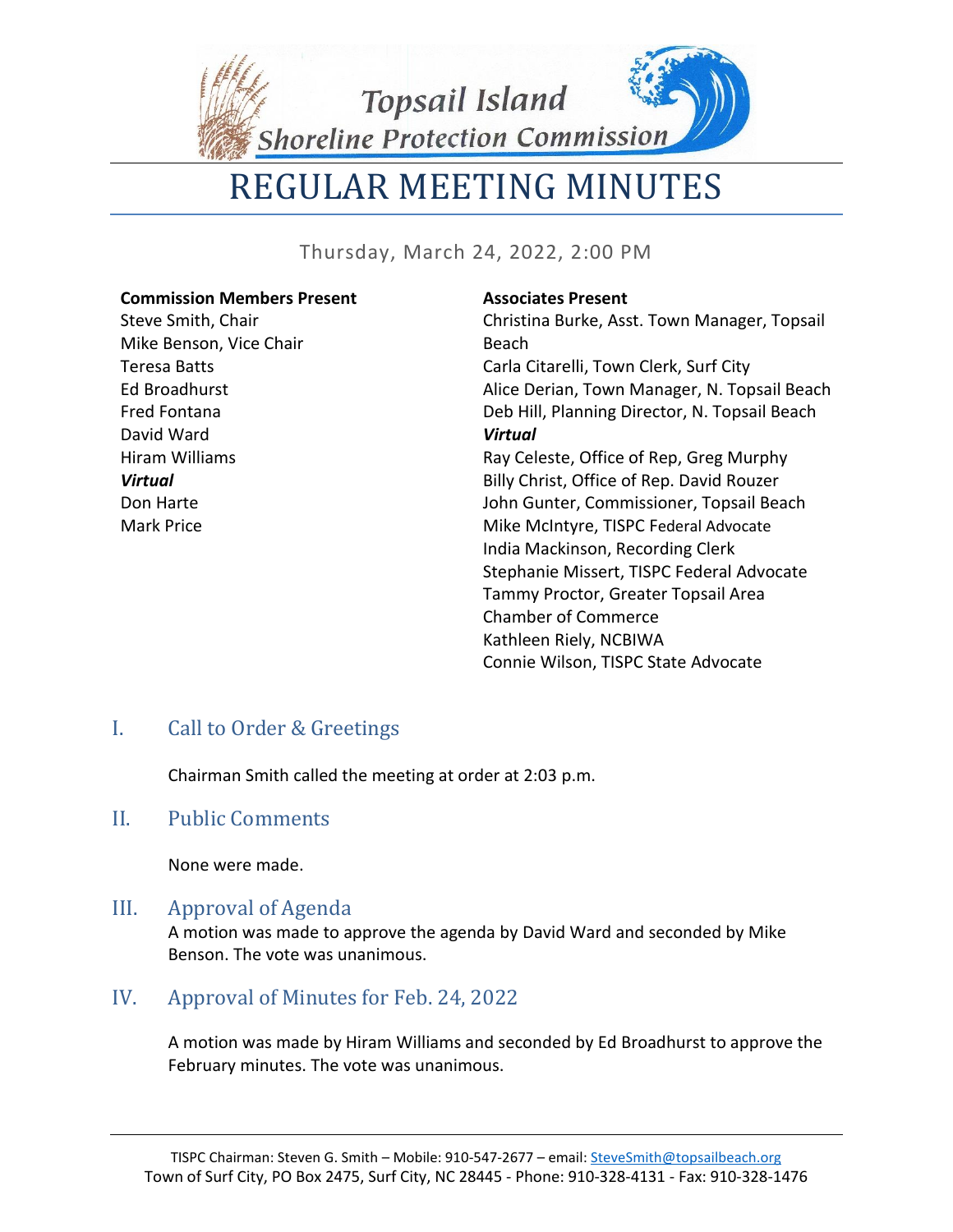

V. Consultant & Partners Reviews

## A. Ward and Smith Attorneys – Mike McIntyre

Mr. McIntyre reported that Congress finally passed a federal budget for FY 2022. Congress passed a \$1.5 trillion omnibus bill. On March 8<sup>th</sup>, US EPA released guidance on clean and drinking water funding in the IIJA. \$48 billion will flow through the Clean Water and Drinking Water State Revolving Funds. Flexibility is up to the states, including determining priorities and selection of projects. The state will also have the flexibility to address emerging contaminants. It may take the State of North Carolina weeks or months to determine guidance in implementing the funding based on the EPA memo. The Build Back Better Act may pass in a scaled-down version, which signals additional funding that would strengthen the IIJA. The EPA and Army Corps of Engineers will also be holding regional roundtables to discuss the "Waters of the United States" role. Some representatives would like to halt these rulemaking activities until a US Supreme Court case has been ruled. Congress approved \$390,000 for the New River Inlet maintenance. They are working with Rep. Murphy and Rep. Rouzer on the CBRA mapping issue. On the sand borrowing issue, they expect the SHORRE Act will include provisions addressing the issue. It has bipartisan support. A conference call discussed disaster recovery coordination. The NFIP was extended through September 30, 2022. Risk Rating 2.0 will go into effect on April 1st. There is bipartisan support to cap the rate increases. Vice Chairman Benson asked where to direct letters of support on the CBRA mapping issue. Mr. McIntyre said congressional officials should always been written to. Ms. Missert said USFW approved the technical corrections, so the appropriate committees need to move forward on the bill. Chairman Smith asked about more information on the red knot. Ms. Missert said USFW has agreed to reopen the public comment period. She said technical corrections are typically approved, and it is just a matter of timing.

# B. Connie Wilson Consulting – Connie Wilson

Ms. Wilson reported that the General Assembly finished their longest session ever in March. In the upcoming short sessions, they want to keep it short and avoid controversial bills. Excess funds have accumulated across revenues. There will be a budget surplus of about \$2.4 billion. Bills must be drafted by May 9<sup>th</sup>. DWI organized a meeting for Surf City and Topsail Beach to discuss utility grant funding available. In terms of redistricting, there will be one representative for all of Topsail Island. For senate, Pender County is now grouped with Duplin and other counties. Ms. Wilson has invited Sen. Jackson down to see the district. For grant writing help, Ms. Wilson identified the Cape Fear COG.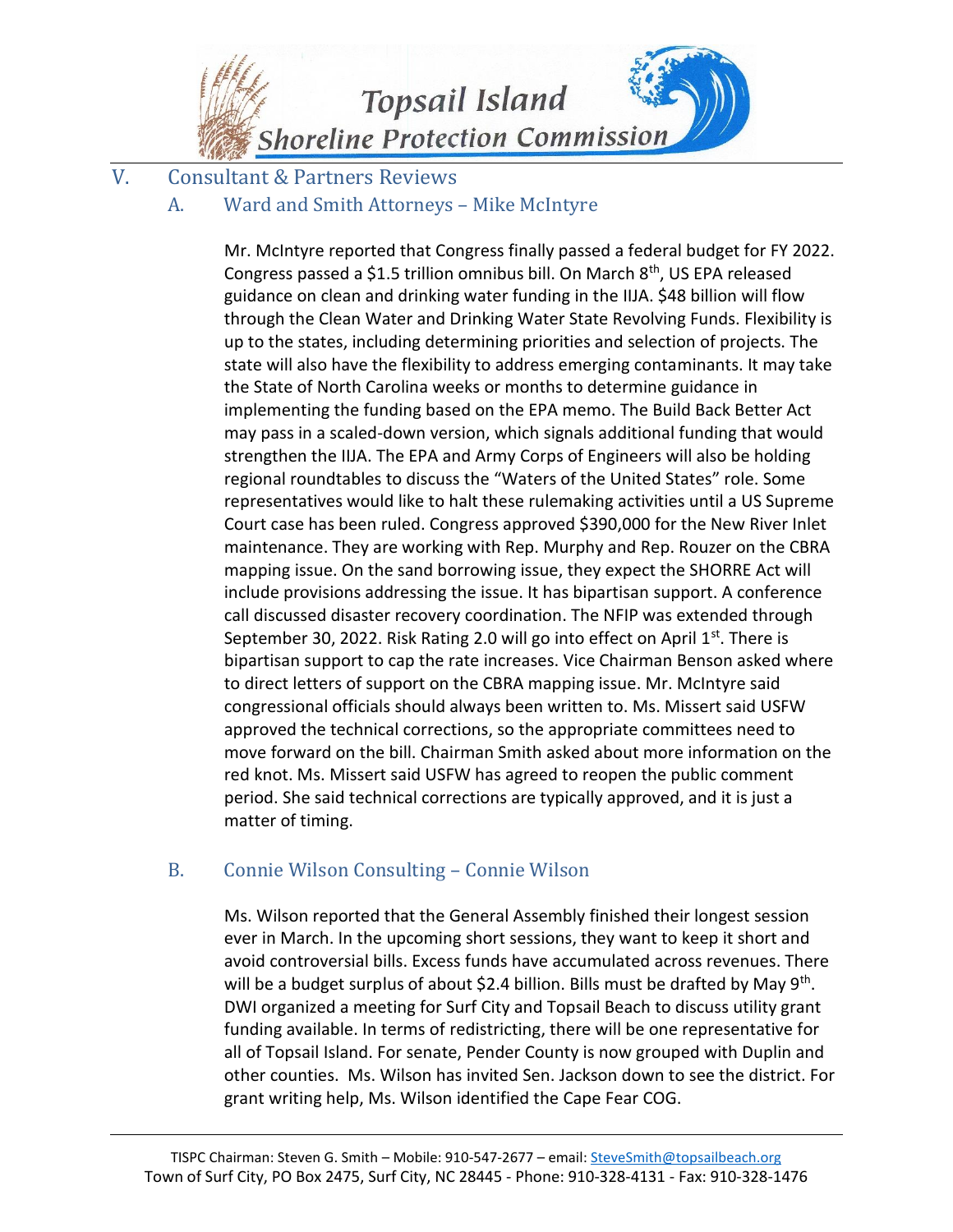

### C. North Carolina Coastal Federation – Kerri Allen

Ms. Allen reported that for the living shoreline cost share program, 50-75% of the cost for private property owners can be covered. They have \$2 million for that program. For local governments, up to 100% of the cost share may be covered. A meeting on the Stump Sound restoration will take place in the next 3- 6 months. There will be public meetings as well. On the encapsulated polystyrene issue, for a 16 ft x 2 ft float for the traditional unencapsulated with filter cloth and cap nails option is \$150. For the encapsulated doc for the same size, it is \$123 and in some areas up to \$400. She will share these numbers and suppliers. They are finishing up a public fact sheet on the issue. Two other towns have reached out expressing interest. There was also a brief discussion on PFAS.

D. North Carolina Beach, Inlet and Waterway Association – Kathleen Riely

Ms. Riely reported that for the spring meeting, they have Mike McIntyre presenting on federal funding available. There is a happy hour and field trip planned. Rep. Rouzer will be attending in person. She encouraged the Commission to register.

- E. United States Army Corp of Engineering (USACE) No report was given.
- F. Turtle Hospital Kathy Zagzebski

Ms. Zagzebski reported that there are 28 patients in the hospital. Public tours have resumed through online ticketing and mask requirements. They are preparing for nesting season, but there are no public volunteer spots available. They are interviewing for their summer college internship program. Unpaid junior internship experiences are open to local high school students with a minimum age of 14. There is room for about 24 students.

#### VI. Old Business

A. NC-RCCP Topsail Island

Ms. Citarelli reported that they are in Phase 2 of the project. Michaels Hicks will be scheduling the next CAT meeting.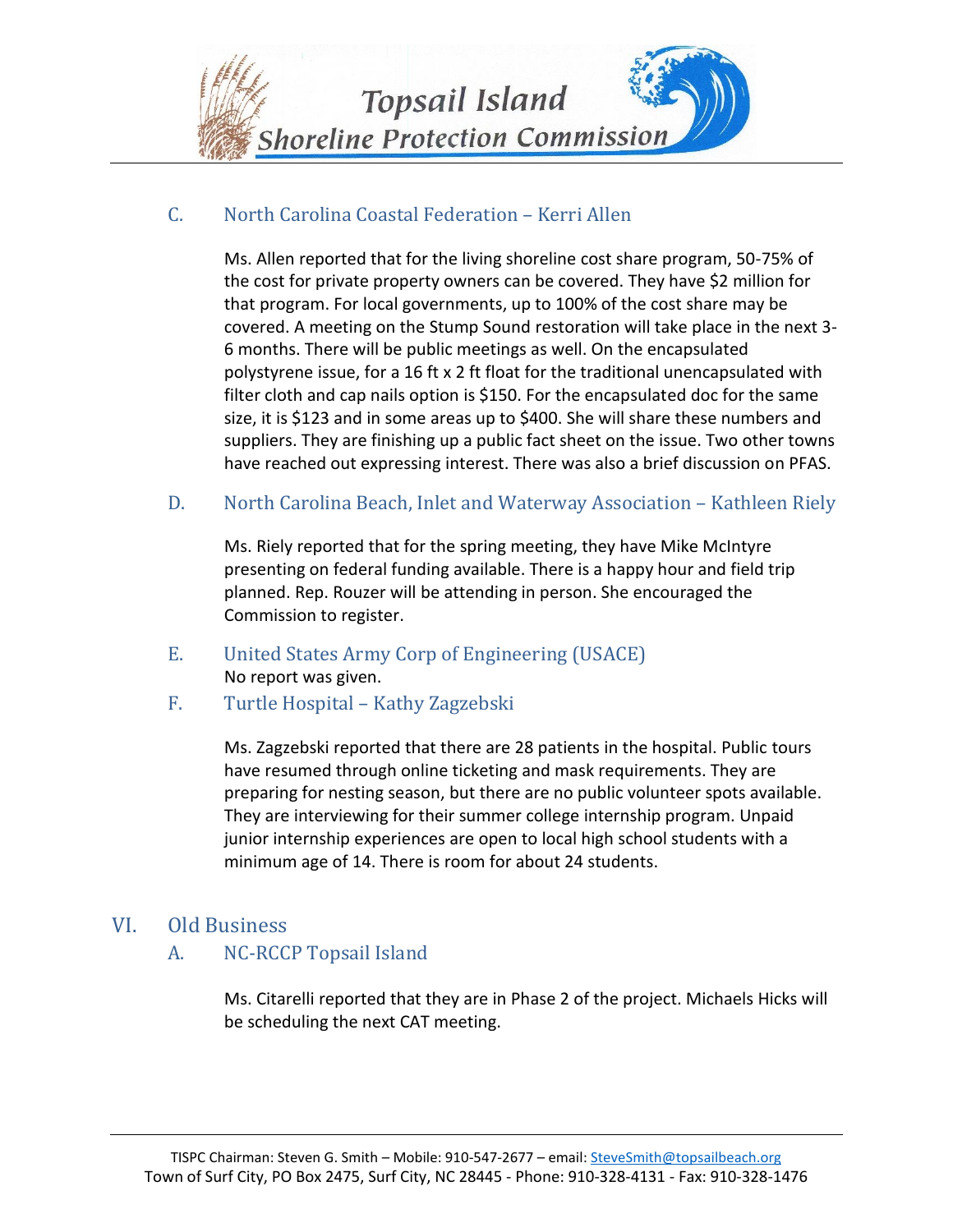

#### B. Island Waste Management Project

Chairman Smith reported that the North Carolina Coastal Federation has approved the use of the beach clean image.

# VII. Town's Local Projects/Direction –

### A. North Topsail Beach – Alice Derian

Ms. Derian reported that the Phase 5 Truck Haul project is still in progress. To date they have place 34k cy of sand. The Cat B dune restoration project will resume as well in areas that were not reached last winter. She thanked Connie Wilson for helping eliminate a local match requirement. The Beach, Inlet, and Sound Advisory committee has a member from each phase represented. The committee reviewed a sample ordinance for the encapsulated polystyrene and will be making a recommendation to the Board in May.

### B. Surf City – Kyle Breuer

Ms. Citarelli reported that Manager Breuer is talking weekly with the Corps on the Federal Project economic re-evaluation. However, there are no updates to report. They are working on a sea oats cost share program as well. Residents can order sea oats online.

#### C. Topsail Beach – Mike Rose

Chairman Smith reported that they will be adding new plant species to their dune system. They are also working on their emergency operations plan, which will be more comprehensive than past plans. The hiring process to replace Mike Rose is underway. Property owners can use sand fencing and hay bales to trap sand.

# VIII. New Items

Chairman Smith said he wants to move the next TISPC meeting to May  $2^{nd}$  due to the CRC meeting and environmental plastics meeting.